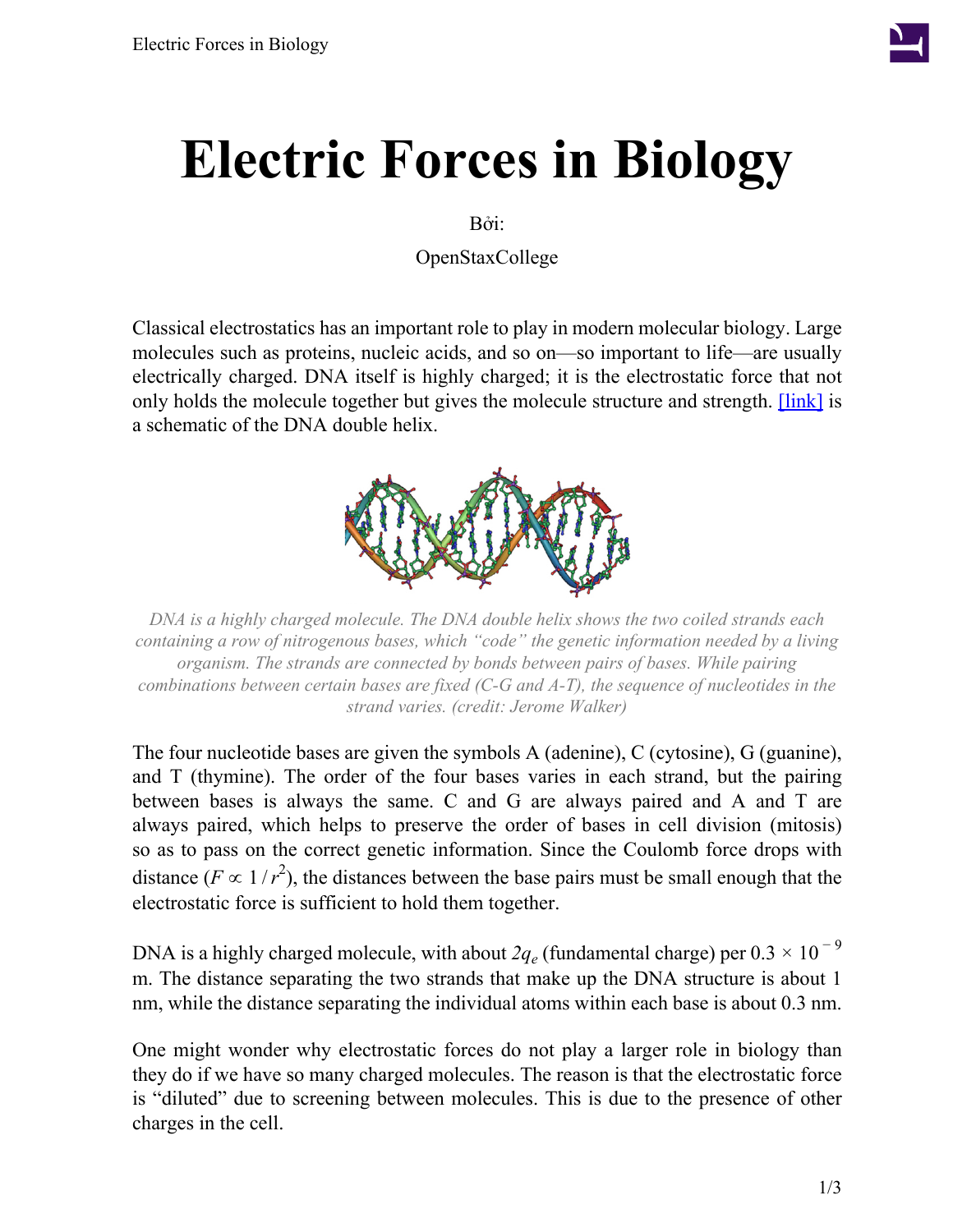## **Polarity of Water Molecules**

The best example of this charge screening is the water molecule, represented as  $H_2O$ . Water is a strongly polar molecule. Its 10 electrons (8 from the oxygen atom and 2 from the two hydrogen atoms) tend to remain closer to the oxygen nucleus than the hydrogen nuclei. This creates two centers of equal and opposite charges—what is called a dipole, as illustrated in [\[link\].](#page-1-0) The magnitude of the dipole is called the dipole moment.

These two centers of charge will terminate some of the electric field lines coming from a free charge, as on a DNA molecule. This results in a reduction in the strength of the Coulomb interaction. One might say that screening makes the Coulomb force a short range force rather than long range.

Other ions of importance in biology that can reduce or screen Coulomb interactions are  $Na<sup>+</sup>$ , and  $K<sup>+</sup>$ , and Cl<sup>-</sup>. These ions are located both inside and outside of living cells. The movement of these ions through cell membranes is crucial to the motion of nerve impulses through nerve axons.

Recent studies of electrostatics in biology seem to show that electric fields in cells can be extended over larger distances, in spite of screening, by "microtubules" within the cell. These microtubules are hollow tubes composed of proteins that guide the movement of chromosomes when cells divide, the motion of other organisms within the cell, and provide mechanisms for motion of some cells (as motors).



<span id="page-1-0"></span>*This schematic shows water (H2O) as a polar molecule. Unequal sharing of electrons between the oxygen (O) and hydrogen (H) atoms leads to a net separation of positive and negative charge—forming a dipole. The symbols*  $\delta^-$  and  $\delta^+$  indicate that the oxygen side of the H<sub>2</sub>O *molecule tends to be more negative, while the hydrogen ends tend to be more positive. This leads to an attraction of opposite charges between molecules.*

#### **Section Summary**

- Many molecules in living organisms, such as DNA, carry a charge.
- An uneven distribution of the positive and negative charges within a polar molecule produces a dipole.
- The effect of a Coulomb field generated by a charged object may be reduced or blocked by other nearby charged objects.
- Biological systems contain water, and because water molecules are polar, they have a strong effect on other molecules in living systems.